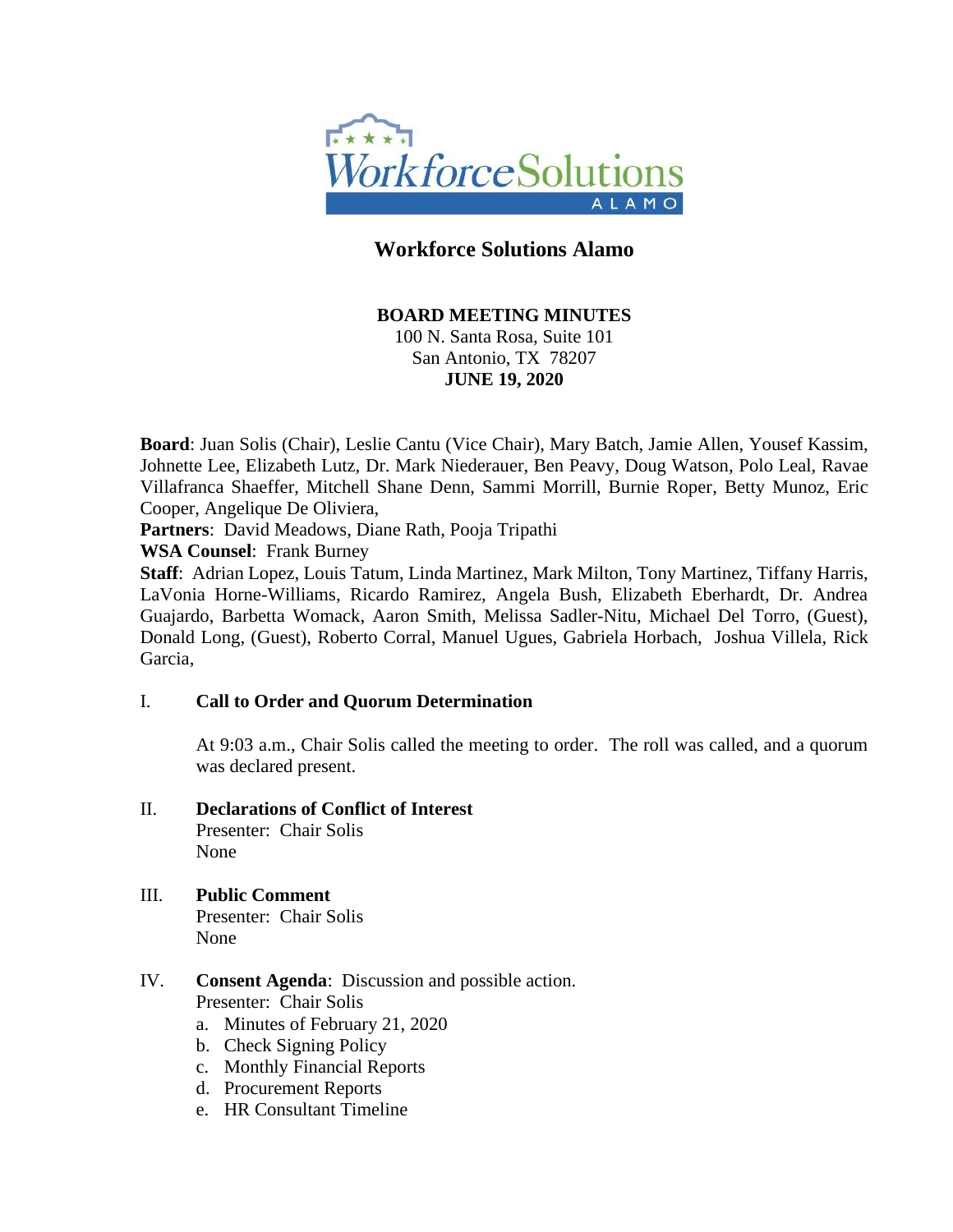Upon motion by Director Batch and second by Director Morrill, the Board unanimously approved items IV (a—e).

## V. **Chair Report**:

Chair Solis briefed the Board on terms of Directors and 6-month accomplishments. He requested that Board members with expiring terms provide information for renewal of their terms in office. He also highlighted achievements, including media outreach, reorganization of staff, clean audit, meeting or exceeding TWC performance, programs with Bexar County and City of San Antonio, and other accomplishments.

# VI. **CEO Report**:

CEO Lopez briefed the Board on:

- a. Update on re-opening of workforce centers which occurred earlier this week with safe distance, masks and other COVID-required protective measures. Plan is to increase staffing and hours in July 2020, but safety of staff is paramount. Director Allen requested information on compliance with Bexar County and San Antonio order requiring businesses to implement and enforce wearing of masks.
- b. Briefing on County and City Workforce Proposals: WSA has been requested by Bexar County and the City of San Antonio to provide assistance in their \$100M recovery plans relating to workforce training. WSA also provided data to their consultants on the effect of COVID on the workplace. WSA will continue to be a major partner with them. Funds relating to these workforce efforts have tight deadlines for expenditures. TWC has expressed interest in assisting this cooperative effort with the County and City.
- c. Update on Local Plan: Updates of the Local Plan for 2020-21 are underway, taking into consideration COVID-related issues.

### VI. **Human Resources Committee**:

Chair Cantu presented updates on:

a. WSA Employee Handbook Revisions: updates are continuing, with additional issues being addressed such as social media and firearms.

Upon motion by Director Peavy and second by Watson, the Board unanimously approved item VI(a) with the caveat that Board can submit additional changes

b. Organizational Review: Chair Cantu and CEO Lopez provided an overview of recommendations from HR consultant relating to organizational review. New positions will be added in the HR, childcare, and IT staffing.

Upon motion by Director Allen and second by Director Peavy, the Board unanimously approved the recommendations for HR changes with salary revisions, including an across-the-board merit salary increase, for a total financial impact of approximately